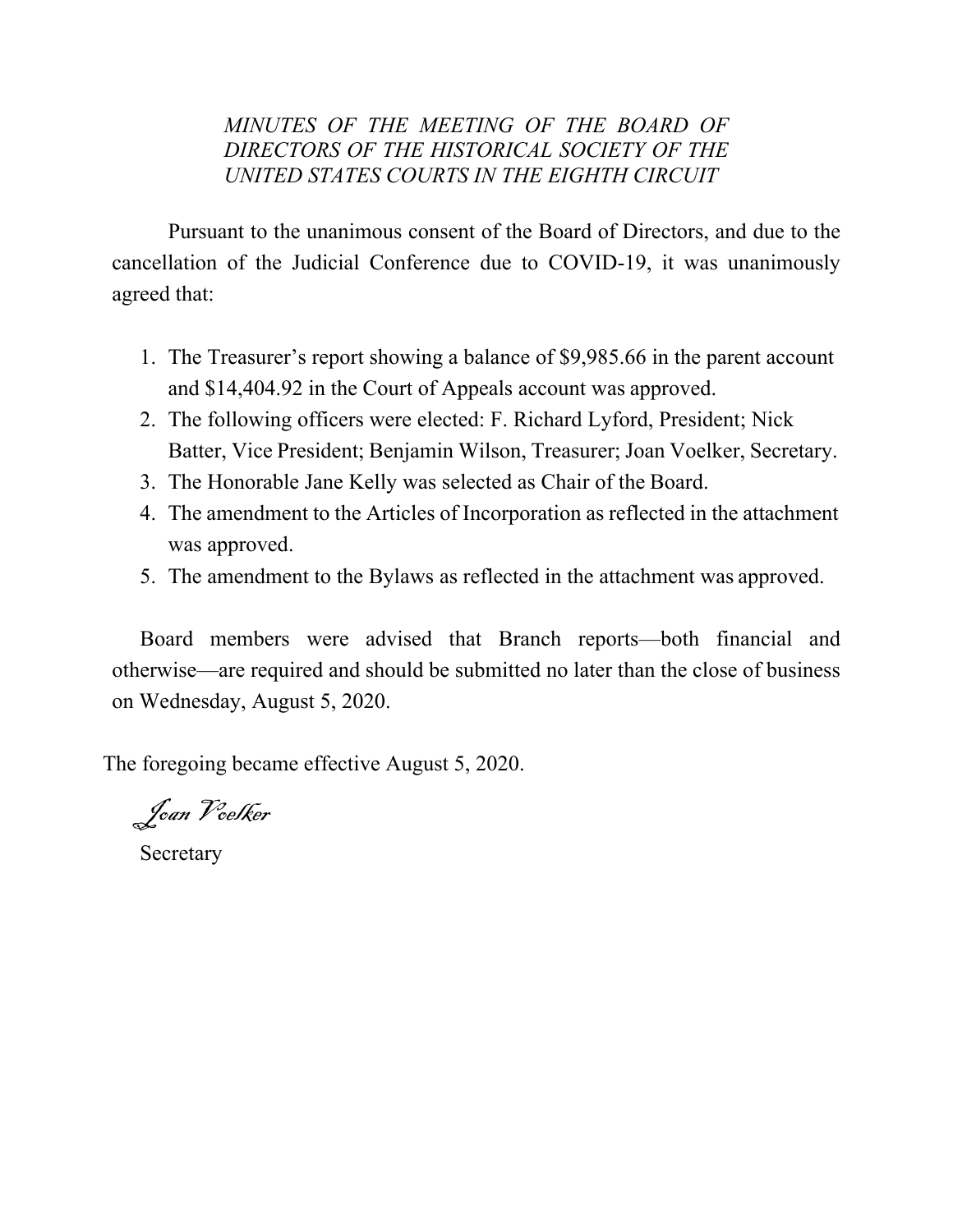# *Amendment to Articles of Incorporation of the Historical Society of the United States Courts in the Eighth Circuit*

Paragraph 8 is stricken.

8. Although the corporation shall have no members as such, each branch shall have voting members and may have non-voting members. Each branch shall specify in its regulations the qualifications of its members and the manner of their election. The two directors from each branch shall be elected by and from among the voting members of that branch in the manner and for the terms described in its regulations. The voting members of each branch shall have the power to make and amend the regulations of that branch, subject to the approval of the corporation's Board of Directors. The Board of Directors shall also have the power to make and amend the regulations of each branch. The regulations of each branch shall be consistent with these Articles and with the Bylaws of the corporation.

In its place, the following is added:

8. The corporation shall have no members as such. Each branch may or may not have members. Each branch shall specify in its regulations the composition of the branch and manner of governance. The two directors from each branch shall be selected by the branch according to the branch regulations. The regulations of each branch shall be consistent with these Articles and with the Bylaws of the corporation. The branches shall promptly notify the Board of Directors of any amendments made to the branch regulations by the branch. The Board of Directors shall also have the power to make or amend the regulations of each branch.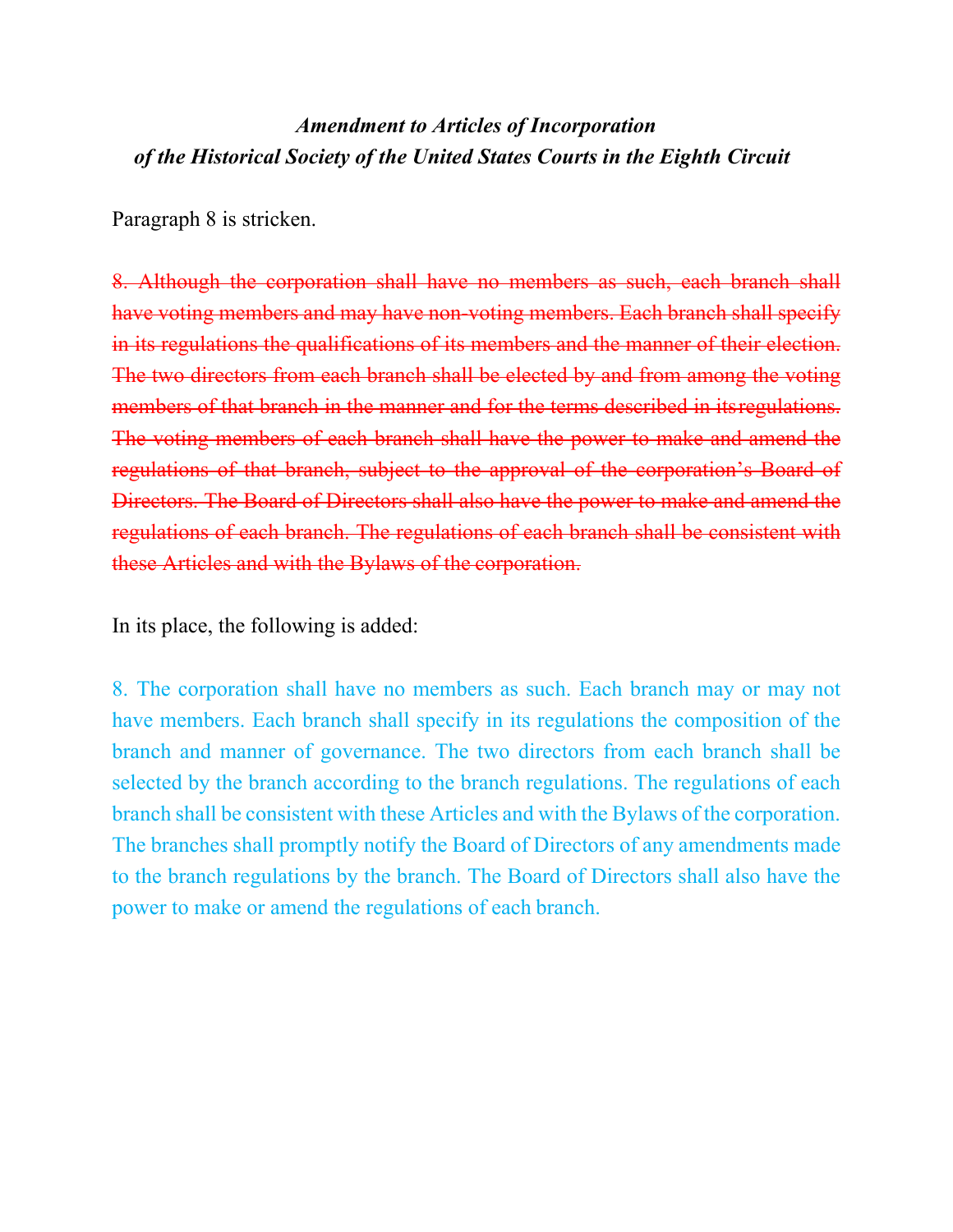**Key:** Strikeout in red means remove the language Addition in blue means add the language

## **AMENDED AND RESTATED BYLAWS OF THE HISTORICAL SOCIETY OF THE UNITED STATES COURTS IN THE EIGHTH CIRCUIT--2020**

1. OFFICES. The corporation may have offices at such places as the board of directors may from time to time determine. Any Web site used by the corporation shall clearly indicate that the corporation is not controlled by any federal court, federal judge, or federal court employee.

#### 2. BRANCHES AND BRANCH REGULATIONS.

- (a) The corporation shall be composed of units known as branches. There shall be eleven branches. One branch shall have particular responsibility for the history of the United States Court of Appeals for the Eighth Circuit. One branch shall have particular responsibility for the history of each of the United States District Courts within the Eighth Circuit.
- (b) The voting members of  $\epsilon$  [E]ach branch shall have the power to make and amend the regulations of that branch. The Board of Directors shall also have the power to make and amend the regulations of each branch. The regulations of each branch shall be consistent with the articles of incorporation of the corporation and with these bylaws [.], and shall, among other things, specify the voting rights, qualifications and classes of branch membership, and the manner in which members are to be elected. The members of the initial board of directors, listed in the articles of incorporation, shall be the initial members of each of their respective branches. Classification of members may include student, judicial, practicing attorney, honorary, sustaining, patron, and such other or further classifications as may be provided for in suchregulations. Theyshallalsoprovide the structure of branch governance, the manner in which branch officers are elected, the terms and duties of such officers, and the manner in which the two directors of the corporation representing such branch are to be elected and their terms of office. The regulations shall specify sound financial practices to be followed by the branch and may also provide for the payment of membership dues to the branch and the privileges, responsibilities, and dues-paying obligations of membership. The Circuit Justice for the Eighth Circuit shall be an honorary member of the Eighth Circuit branch.
- (c) The branches shall function as local historical societies of the United States Courts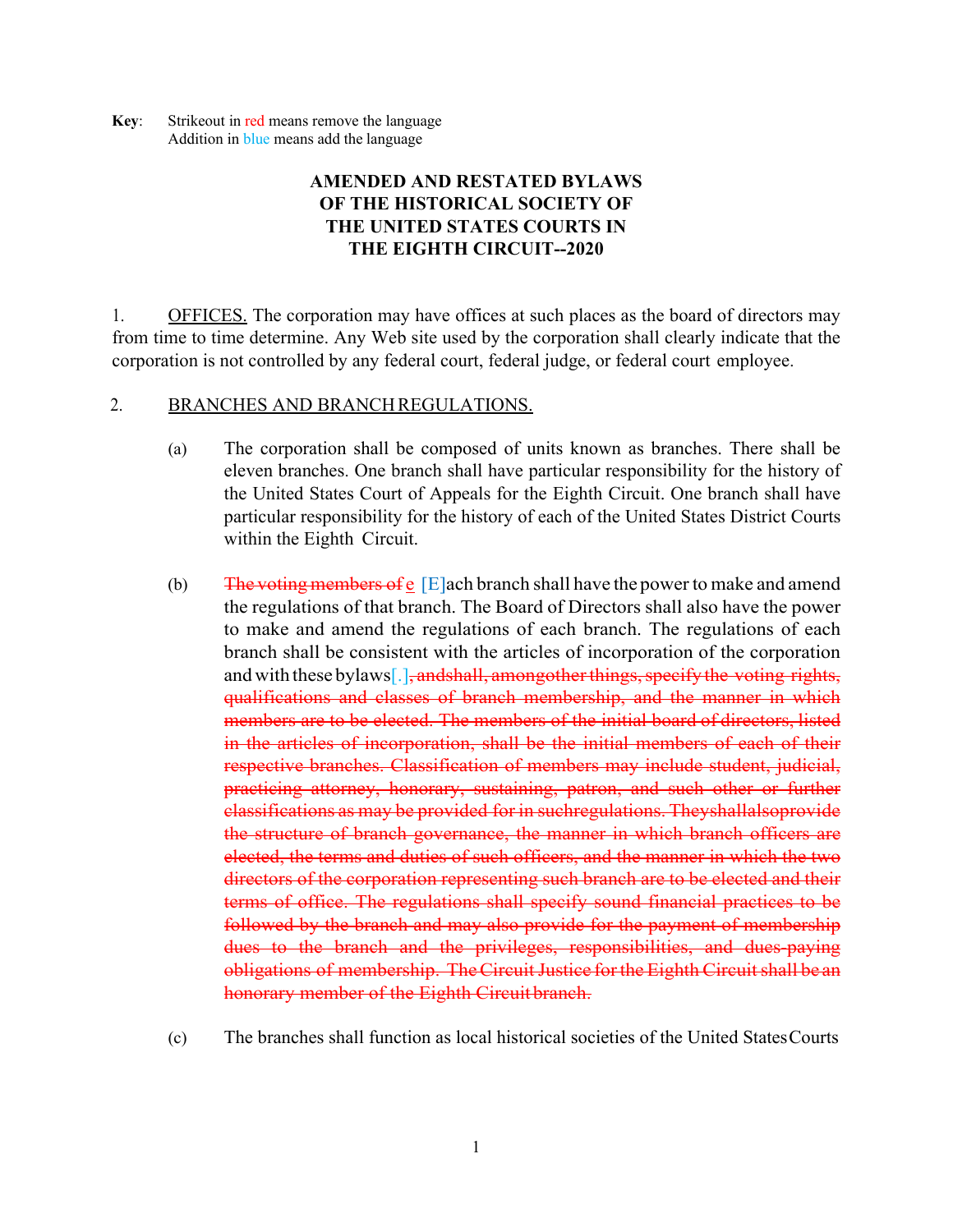and may conduct projects, keep and exhibit collections, hold exhibits, prepare and distribute publications, accept gifts, and, in general, engage in such other activities as are customary and appropriate for a historical society.

- (d) The branches shall annually prepare and deliver to the board of directors a detailed financial report and statement of activities engaged in during the preceding year. The first such report shall be transmitted to the Secretary- Treasurer on or before June 30, 1987.
- (e) Each branch shall have branch officers, which shall include at least a branch president, secretary and secretary-treasurer. The offices of secretary and treasurer may be held by the same person. One of the two corporate directors representing such branch shall be elected the branch president. A branch secretary-treasurer shall also be elected, provided, however, that a branch may, if it wishes, have separate officers of secretary and treasurer.
- (f) No employee of a federal court may serve as an officer of any branch, including, but not limited to, the office of branch treasurer.

3. REGULAR MEETING. There shall be a regular meeting of the board of directors at such date, time and place at least every two years as is specified by notice sent to all directors by the president not less than thirty (30) days prior to such meeting.

#### 4. BOARD OF DIRECTORS.

- (a) The affairs of the corporation shall be managed by the board of directors. The number of directors which shall constitute the board of directors is 22. The board of directors shall consist of two directors from each branch, one of whom shall be a United States Judge of that branch. At least fifty percent (50%) of the directors shall be persons who are not federal judges. The directors shall possess such additional qualifications, be elected selected in the manner prescribed, and serve for the term prescribed in branch regulations.
- (b) The directors may hold their meetings and keep the books of the corporation at its principal corporate office in the State of Missouri or at such other place as they may from time to time determine and as may be permitted by law.
- (c) If the office of a director becomes vacant for any reason, such director's branch shall choose a successor or successors who shall hold office for the unexpired term in respect of which such vacancy occurred.
- (d) The number of directors of the corporation may be changed from time to time by amendment to these bylaws, but there shall not be less than three (3) directors. However, at least fifty percent (50%) of the directors shall be persons who are not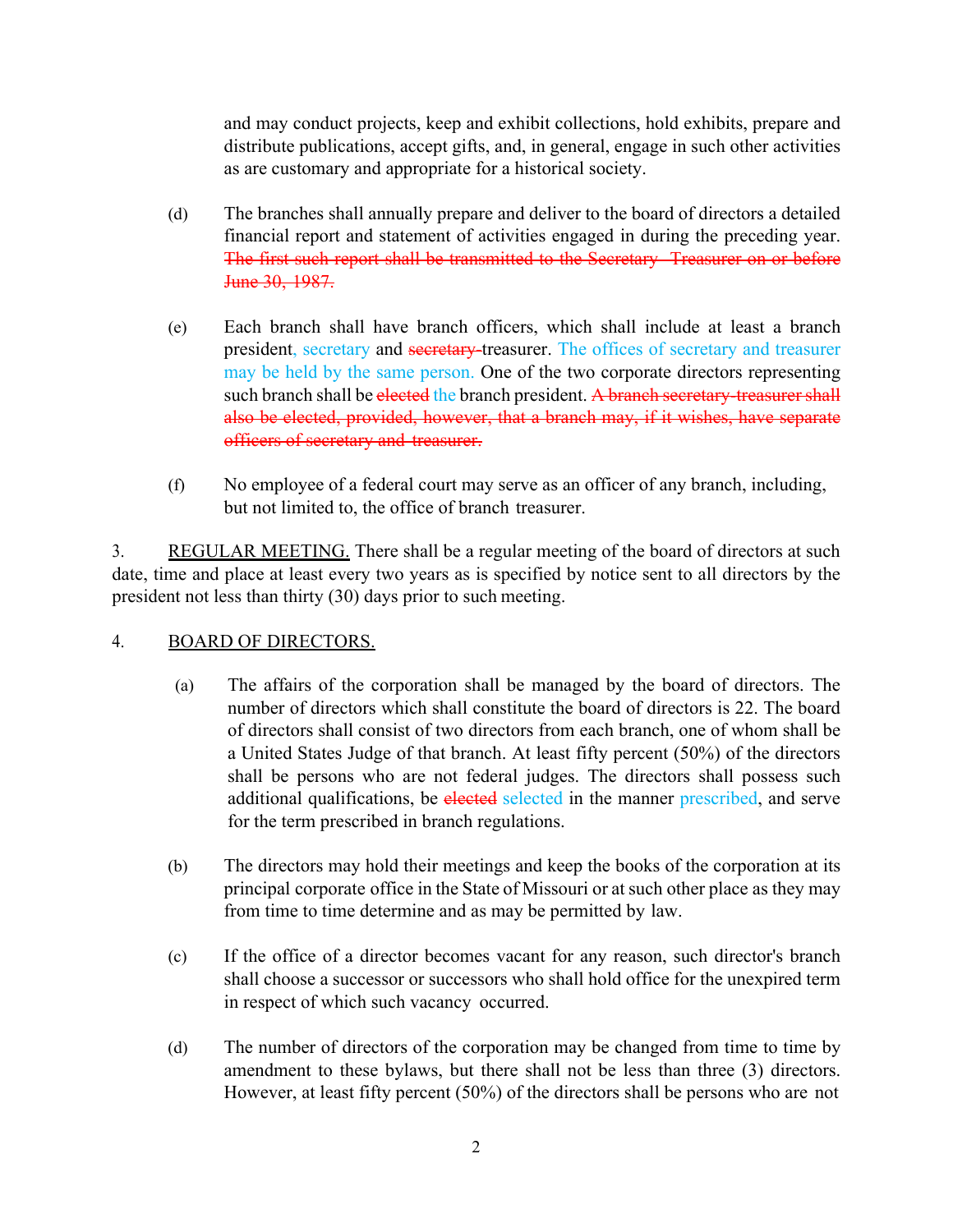federal judges. Any member who is not in attendance at three consecutive board meetings, without prior notification to the president, may be removed by the board of directors.

- (e) Regular meetings of the board may be held on reasonable notice at such time and place as shall from time to time be determined by the board or the president.
- (f) Special meetings of the board may be called by the president, secretarytreasurer, or any three directors on ten days' notice to each director. Additionally, in the case of an exigency as determined by the Executive Committee, members of the board of directors may be polled on any question via e-mail or otherwise, with a response time determined by the Executive Committee. In the case of such a poll, a simple majority of those responding shall be determinative of the question.
- (g) At all meetings of the board, twenty-five percent (25%) of the directors shall be necessary and sufficient to constitute a quorum for the transaction of business, and the act of a majority of the directors present at any meeting at which there is a quorum shall be the act of the board of directors, except as may be otherwise specifically provided herein or by statute. If a quorum shall not be present at any meeting of directors, the directors present thereat may adjourn the meeting, from time to time, without notice other than announcement at the meeting, until a quorum shall be present.
- (h) Members of the board of directors, or of any committee designated by the board of directors, may participate in a meeting of the board or committee by means of conference telephone or similar communications equipment whereby all persons participating in the meeting can hear each other, and participation in a meeting in this manner shall constitute presence in person at the meeting.
- (i) The voting power of each director who is also a federal judge shall be one- half of the voting power of each other director who is not a federal judge. That is, each director who is not a federal judge shall have one vote and each director who is a federal judge shall have one-half of one vote. The intention of this provision is to dilute the voting power of federal judges so that federal judges cannot control the board of directors or the corporation.
- (j) Except for judges, no person who is employed by a federal court may become a member of the board of directors.

#### 5. NOTICES.

(a) Whenever, under the provisions of the statutes, the articles of incorporation, or these bylaws, notice is required to be given to any director, such notice may be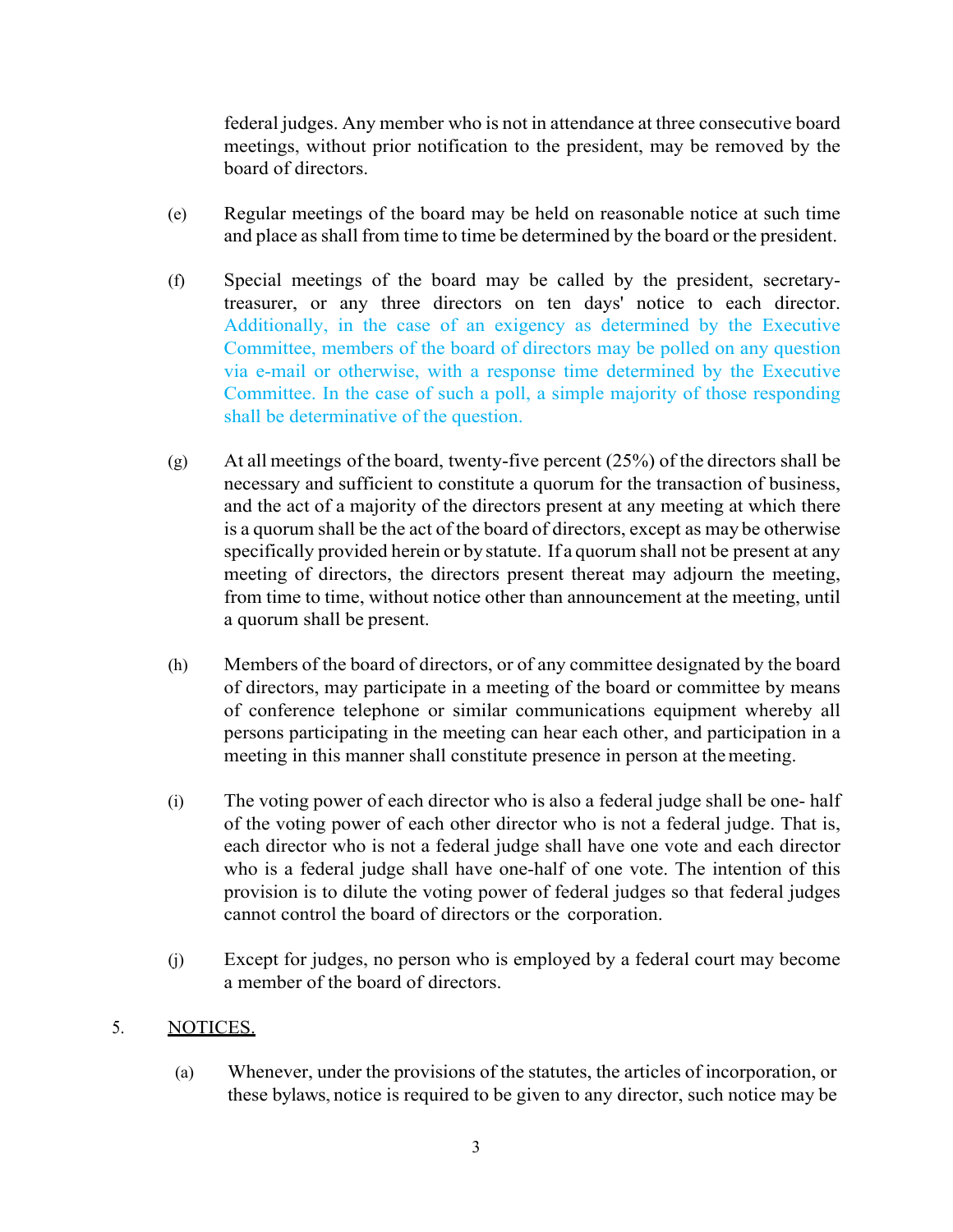given in writing, by mail, by depositing the same in the post office or in a letter box, in a post-paid first-class sealed wrapper, addressed to such director at such address as appears on the books of the corporation, and such notice shall be deemed to be given at the time when the same shall be thus mailed. Notice may also be given by electronic means (such as e-mail or facsimile), and such notice shall be deemed to be given at the time recorded by the machine which transmits the notice.

(b) Whenever any notice is required to be given, a waiver thereof signed or otherwise adopted by the person or persons entitled to said notice, whether before or after the time stated therein, shall be deemed equivalent thereto.

### 6. OFFICERS.

- (a) The officers of the corporation shall be a president, a vice president, a secretary and a treasurer. The president shall appoint a nominating committee prior to the regular meeting of the board at which the election of officers will take place. The nominating committee shall be composed of three board members who shall recommend a list of candidates for the offices of president, vice president, secretary and treasurer. Nominations may also be taken from the floor at the regular meeting. Officers shall be elected at the regular meeting.
- (b) Any two or more offices may be held by the same person, except the offices of president and secretary. No employee of a federal court may become treasurer of the corporation. However, an employee of a federal court may become secretary to the corporation.
- (c) The board may appoint such other officers and agents as it shall deem necessary, who shall hold their offices for such terms and shall exercise such powers and perform such duties as shall be determined from time to time by the board.
- (d) The officers of the corporation shall hold office for a term of two years and thereafter until their successors are chosen and qualify in their stead. Any officer elected or appointed by the board of directors may be removed at any time by the board of directors, with or without cause. If any office becomes vacant for any reason, the vacancy shall be filled by the board of directors.
- (e) No federal judge may become president, vice-president, secretary or treasurer of the corporation. No employee of a federal court may become president, vicepresident, or treasurer of the corporation.

7. CHAIRMAN OF THE BOARD. The chairman of the board, if any, shall preside at all meetings of the directors at which he or she is present. A federal judge may become chairman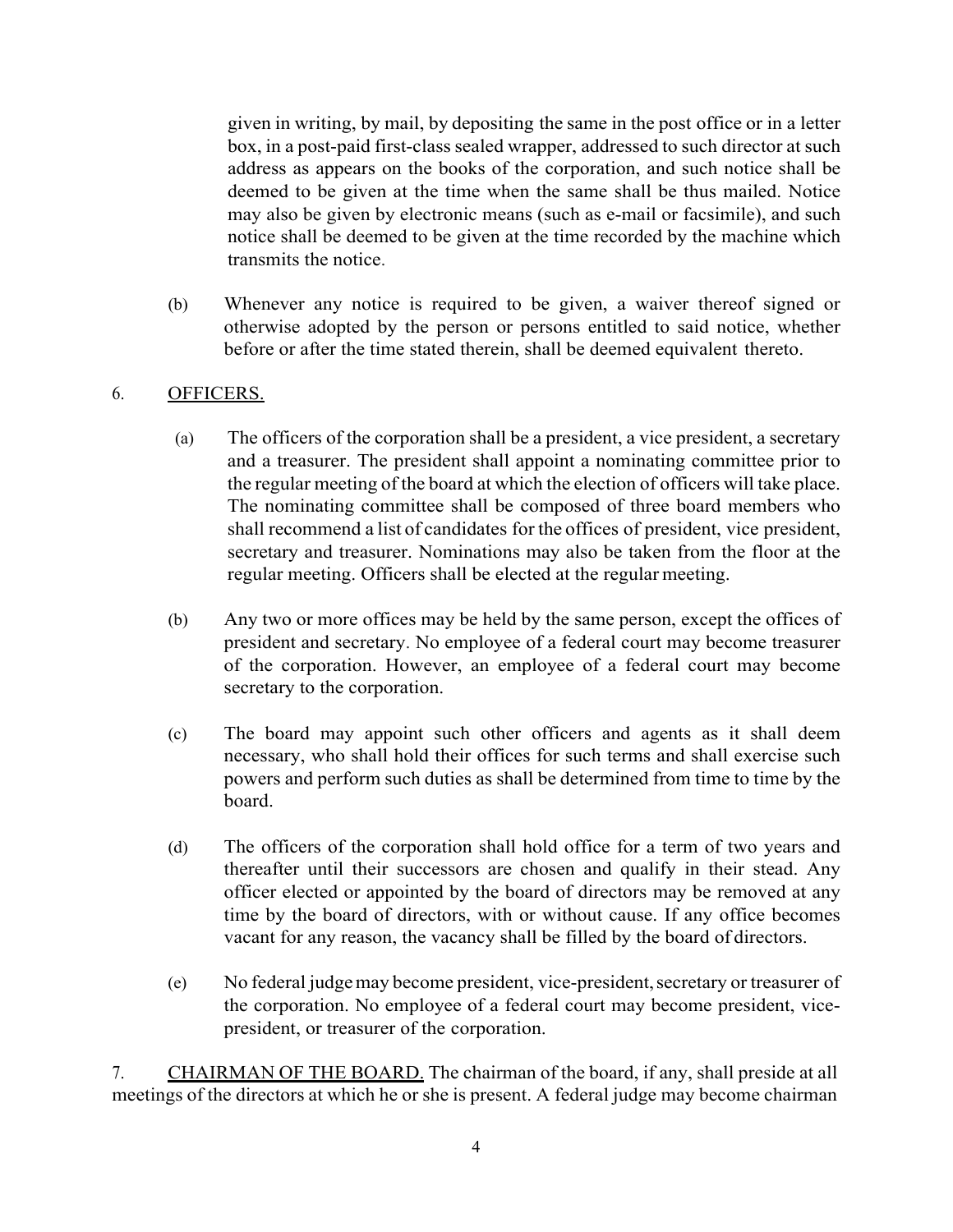of the board but shall exercise no other powers because of holding such position. After considering the advice of the executive committee, the president may appoint a chairman of the board for such term as the president may determine appropriate.

8. PRESIDENT. The president shall be the chief executive officer of the corporation with all the powers typically attendant to such position. In the absence of the chairman of the board, the president shall preside over all meetings of the directors. Even though the chairman of the board may preside, the president shall set the agenda for meetings of the board of directors, determine the parliamentary procedures to be followed by the board of directors, and decide all disputed questions during meetings of the board of directors. He or she shall perform such other duties as theboard of directors may prescribe and shall see that all orders and resolutions of the board are carried into effect.

9. <u>VICE PRESIDENT.</u> The vice president shall, in the absence or disability of the president, perform the duties and exercise the powers of the president, and shall perform such other duties as the board of directors may prescribe.

## 10. SECRETARY AND ASSISTANTS.

- (a) The secretary shall keep or cause to be kept a record of all meetings of the board of directors and record all votes and the minutes of all proceedings in a book to be kept for that purpose. He or she shall give, or cause to be given, notice of all special meetings of the board of directors, and shall perform such other duties as may be prescribed by the board of directors or president, under whose supervision he or she shall be. He or she shall also keep in safe custody the seal of the corporation and shall affix the same to any instrument requiring it.
- (b) The board of directors may, in its discretion, designate such assistants as it deems proper to carry out the work of the secretary.

#### 11. TREASURER AND ASSISTANTS

- (a) The treasurer shall also have custody of the corporate funds and securities, shall keep full and accurate accounts of receipts and disbursements in books belonging to the corporation, shall deposit all monies and other valuable effects in the name and to the credit of the corporation in such depositories as may be designated by the board of directors, and shall perform such other duties as the board of directors may prescribe.
- (b) The treasurer shall disburse the funds of the corporation as may be ordered by the board, taking proper vouchers for such disbursements, and shall render to the president and directors, at the regular meetings of the board, or whenever they may require it, an account of all his or her transactions as treasurer and of the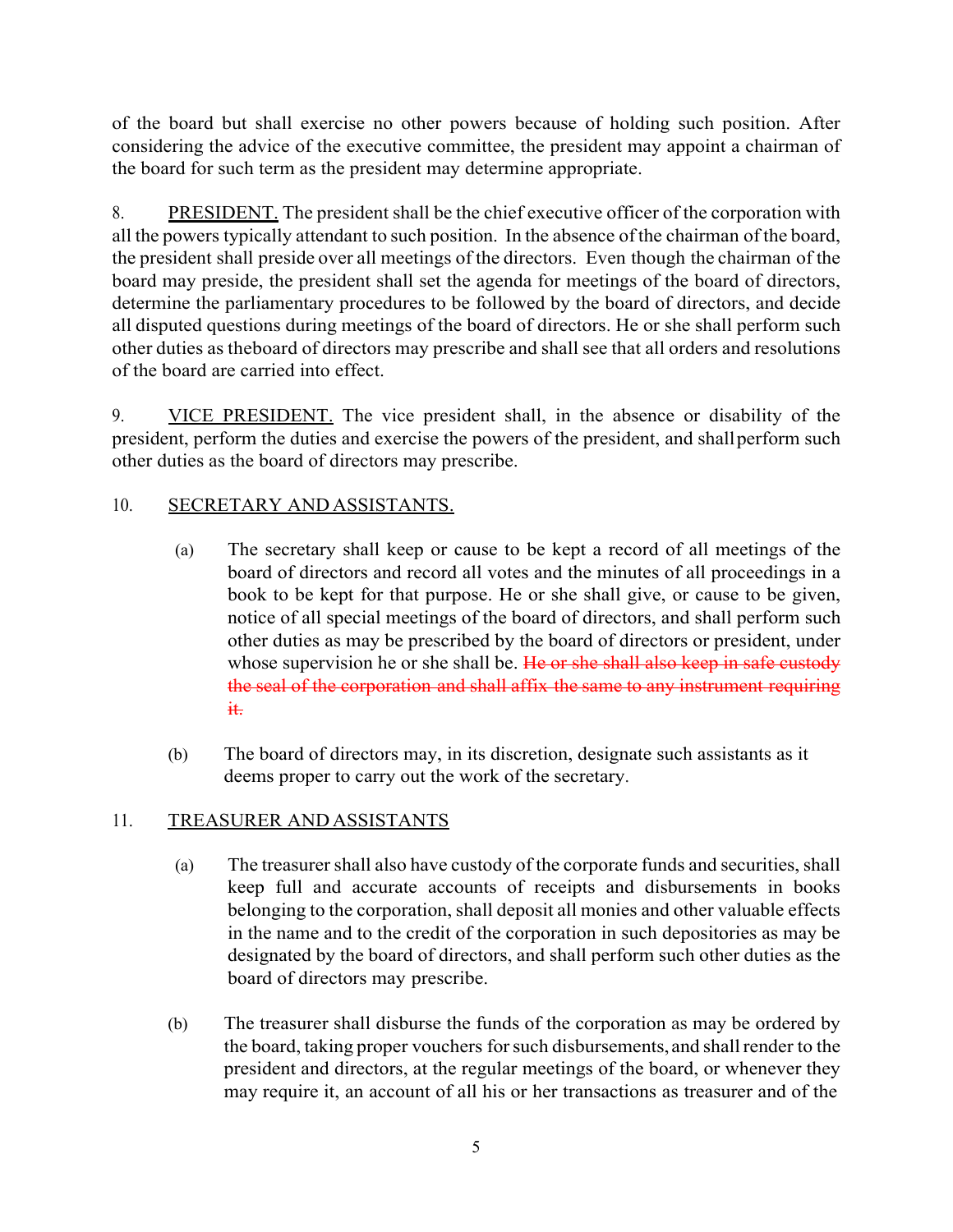financial condition of the corporation.

- (c) If required by the board of directors, the treasurer shall give the corporation a bond in such sum and with such surety or sureties as shall be satisfactory to the board for the faithful performance of the duties of office and for the restoration to the corporation, in case of death, resignation, retirement, or removal from office, of all books, papers, vouchers, money, and other property of whatever kind in his or her possession or control belonging to the corporation.
- (d) The board of directors may, in its discretion, designate such assistants as it deems proper to carry out the work of the treasurer.

12. CHECKS. All checks or demands for money and notes of the corporation shall be signed by such officer or officers or such other person or persons as the board of directors may from time to time designate.

13. FISCAL YEAR. The fiscal year of the corporation shall begin the  $1<sup>st</sup>$  day of July in each year.

14. SEAL. The corporation shall may have a corporate seal which shall be circular in form and shall have inscribed thereon the name of the corporation, the state of incorporation, and the words, "Corporate Seal."

15. INDEMNIFICATION OF DIRECTORS, OFFICERS. EMPLOYEES, AND AGENTS. Each person who is or was a director, officer, employee, or agent of the corporation, or is or was serving at the request of the corporation as a director, officer, employee, or agent of another corporation, partnership, joint venture, trust, or other enterprise shall be indemnified by the corporation in the manner and to the full extent that the corporation has power to indemnify such person under the law of Missouri as now in effect or hereafter amended.

16. ALTERATION, AMENDMENT, OR REPEAL OF BYLAWS. These bylaws may be altered, amended, or repealed at any regular meeting of the board of directors, or at any special meeting of the board of directors if notice of the proposed alteration, amendment, or repeal be contained in the notice of such special meeting. However, and subject to paragraph16, no alteration, amendment, or repeal of these bylaws shall be made which has the purpose or effect of giving control of the corporation or the board of directors of the corporation to federal judges or employees of the federal court.

17. COMPLIANCE WITH ETHIC RULES. These bylaws and the activities of the corporation, its branches, officers, and members shall be construed and conducted in a manner that complies with the codes of conduct, rulings, and advisory opinions promulgated by the Judicial Conference of the United States for United States judges and employees of the federal courts.

18. EXECUTIVE COMMITTEE. There is hereby created an Executive Committee consisting